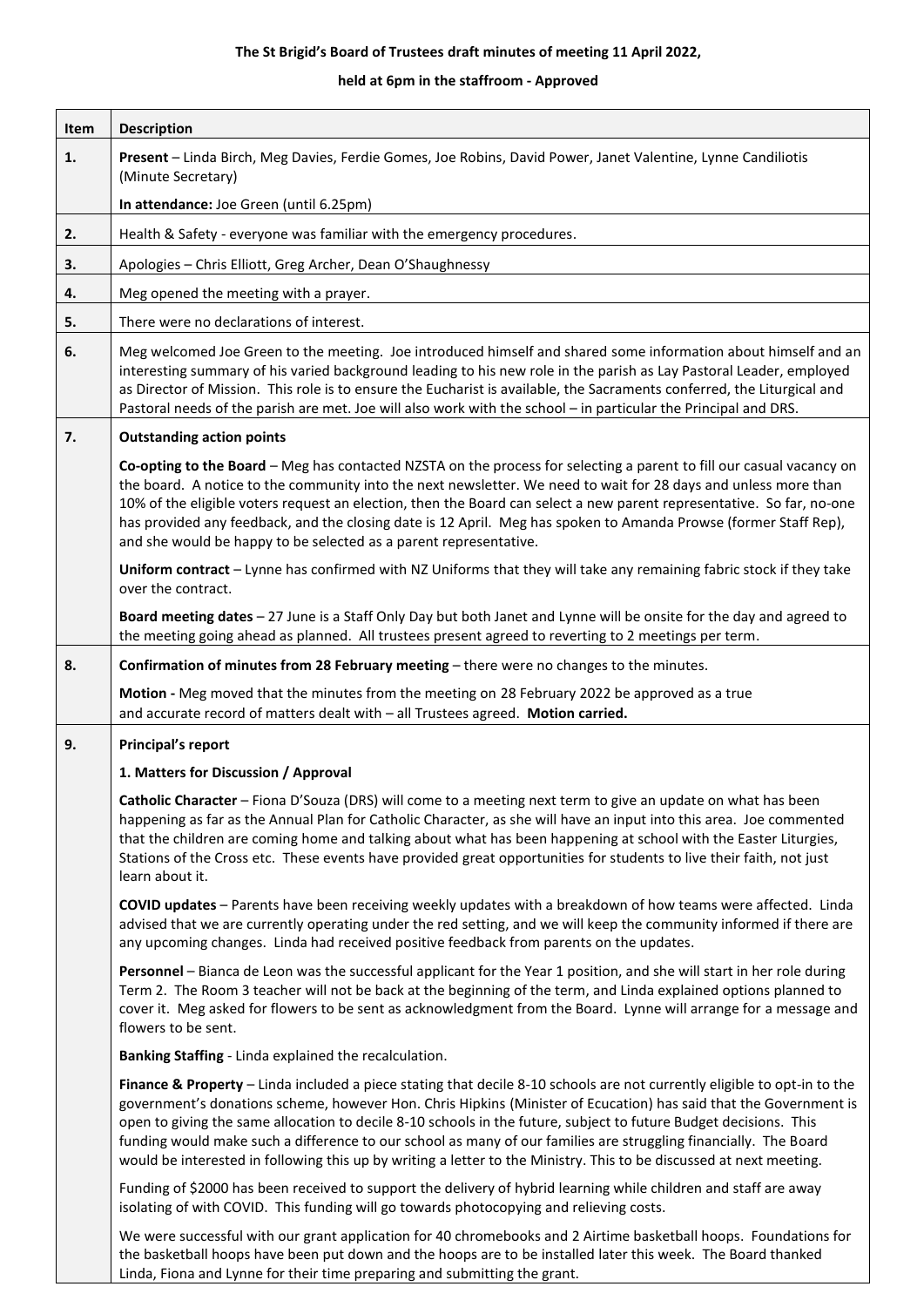|     | Caretaker/Grounds person - Linda informed the Board that we are still looking for someone who can come into<br>school at least once a week in this role. Meg to ask her friend if she knows anyone.                                                |
|-----|----------------------------------------------------------------------------------------------------------------------------------------------------------------------------------------------------------------------------------------------------|
|     | 1.1 - Year 1 - 3 Reading Report                                                                                                                                                                                                                    |
|     | Year 1 - Linda explained that progress of some children who have just started school has been impacted due to                                                                                                                                      |
|     | lockdown and since then some children being kept at home due to parent concerned about safety from the virus.                                                                                                                                      |
|     | Angela Sheldon (our New Entrant teacher) has reported that slower progress has equated to the time some students                                                                                                                                   |
|     | have had off school. Interventions have been put in place with teacher aide support using phonological/phonemic                                                                                                                                    |
|     | awareness programmes.                                                                                                                                                                                                                              |
|     | Year 3 - we have some very capable Year 3 students. Linda acknowledged the amazing teaching last year from the                                                                                                                                     |
|     | Year 2 teacher that has put these children in a very good position as Year 3s. These children have come through the<br>Christmas break and sustained reading levels and continue to make progress. Reading data shows 49% of the Year 3s           |
|     | are already working above for this time of year. A few struggling readers are part of a daily programme that provides                                                                                                                              |
|     | phonetic and decoding strategies to help them, and they are also allocated additional teacher aid time with reading                                                                                                                                |
|     | in the classroom.                                                                                                                                                                                                                                  |
|     | 1.2 - PAT Reading and Maths - brief discussion on PAT Maths results and interventions. Linda and Janet advised that                                                                                                                                |
|     | strugglers at Year 7/8 level often have disengagement and a mental thinking that tests are difficult, and this means                                                                                                                               |
|     | teachers have to try to shift them mentally before they can get past it. Reader writers would be very beneficial for                                                                                                                               |
|     | struggling readers in test situations however these are not permitted in primary school testing. This is the first year                                                                                                                            |
|     | that Year 3 students have participated in the PATs                                                                                                                                                                                                 |
|     | 1.3 - Science Report Years 5-8 - analysis of this data identifies students who have issues with reading find it hard to                                                                                                                            |
|     | share the science knowledge they have through this type of assessment, as vocabulary and reading comprehension                                                                                                                                     |
|     | play such a pivotal role in unpacking texts/diagrams. Linda identified 6 recommendations to support students and<br>teacher professional development.                                                                                              |
|     | 1.4 - Health & Safety Risk Assessment for COVID 19 - updating what will be done and when it will be done. This to                                                                                                                                  |
|     | be touched on again later in the meeting under the general business item 3.                                                                                                                                                                        |
|     | 1.5 - Annual Plan Update - Linda had provided a summary of where we are with the annual plan but had included                                                                                                                                      |
|     | notes with further information. Aotea NZ histories - implementation time has been pushed out until Term 2 and PD                                                                                                                                   |
|     | has started. Janet advised that the Kahui Ako cluster is about to engage a PD provider as well. All teachers have                                                                                                                                  |
|     | already been teaching about The Treaty, which is an aspect of it too.                                                                                                                                                                              |
|     | 1.6 - Triennial Plan - Health & Safety is the main policy review this year. It is difficult to provide the Board with                                                                                                                              |
|     | parent feedback of policies, as parent engagement is not evident. The Board suggested a need to find ways to                                                                                                                                       |
|     | engage and motivate parents to become familiar with the app so that they feel confident providing feedback. Linda                                                                                                                                  |
|     | confirmed that using SchoolDocs gives us the assurance that we are operating under the most current legislation.                                                                                                                                   |
|     | This is the last year of the triennial cycle, so the new principal will be able to start the review process of the current<br>strategic plan to start setting the goals and obtaining feedback from the community, staff, students, and board, and |
|     | then set that for the next 3 years.                                                                                                                                                                                                                |
|     |                                                                                                                                                                                                                                                    |
|     | 2. FYI Reports                                                                                                                                                                                                                                     |
|     | 2.1 - Behaviour Update - there has been a drop in incidents for Term 1. Teachers will continue to unpack the                                                                                                                                       |
|     | behaviour data at least once a term to ensure any trends or patterns with behaviour are identified in a timely manner                                                                                                                              |
|     |                                                                                                                                                                                                                                                    |
|     | and strategies and interventions are put in place to address any issues.                                                                                                                                                                           |
|     |                                                                                                                                                                                                                                                    |
|     | 2.2 - School Grounds/Work Programme - The bridge on the junior playground has been vandalised and broken and<br>the climbing chain net has some links that have rusted through, making the net unsafe. We looked at lodging an                     |
|     | insurance claim for the bridge but as there is \$1000 excess it wasn't worth pursuing as repairs are \$1300 gst incl.                                                                                                                              |
|     | Trustees agreed that both these repairs of \$3173 (gst excl) need to be added to and approved in the 2022 CAPEX                                                                                                                                    |
|     | budget. This is a piece of equipment for the playground.                                                                                                                                                                                           |
|     | Motion: Linda moved that her report be accepted - David seconded. All trustees agreed. Motion carried                                                                                                                                              |
| 10. | 1. Finance report                                                                                                                                                                                                                                  |
|     | 1.1 - Report 1 - Financial reports Feb 2022 - AFS have identified the overview of income and expenses for the                                                                                                                                      |
|     | month of February and then identified any variances and the reasons. Joe commented that format of the account                                                                                                                                      |
|     | reporting is easier to read and understand, particularly the Teacher Entitlement reporting. He queried the                                                                                                                                         |
|     | administration expenses of 21% (expenditure split graph YTD), and Linda explained that the reporting summary for                                                                                                                                   |
|     | 'administration' on P&L report and includes audit fees, employee salaries, leases etc. Trustees agreed that the 2022                                                                                                                               |
|     | budget needs to be approved.                                                                                                                                                                                                                       |
|     | 1.2 - 2022 budget - Joe & Linda reported that the there is a budgeted \$42,934 deficit bottom line but includes                                                                                                                                    |
|     | depreciation and the additional funding for new initiatives 1-4 planned by FSC: Principal recruitment budget of<br>\$10,000; Local Curriculum budget of \$4,000; part-time caretaker budget of \$10,000; \$8,500 budget for leadership             |

(\$30,000 total). Joe explained with the 'unders and overs' during the year it may well net '\$0' by the end of the year.